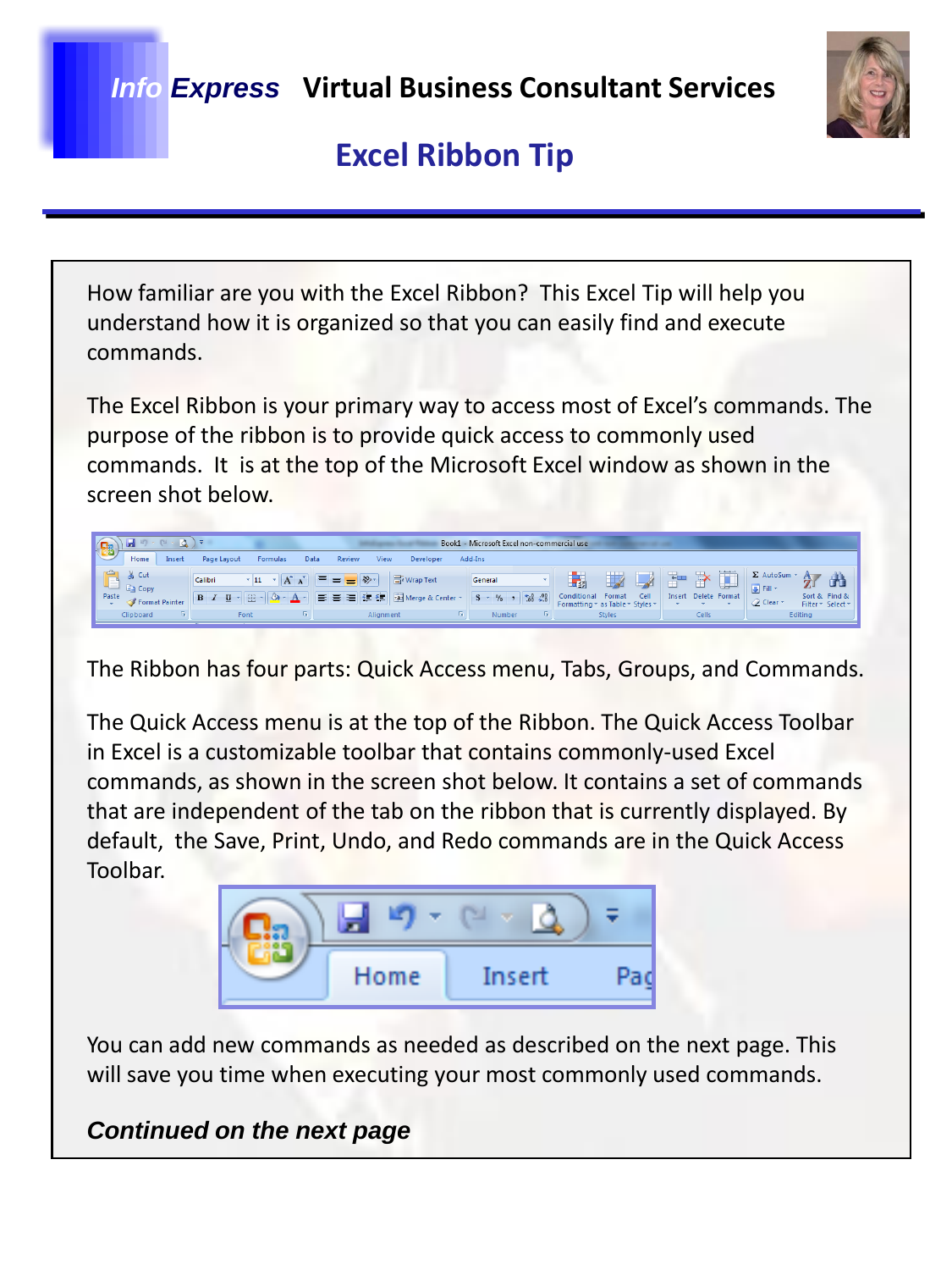

# **Excel Ribbon Tip**

Customizing the Quick Access toolbar is easy to do. First click on the dropdown arrow to the right of the toolbar. You can now check/uncheck any of the popular commands. Or click on More Commands to see the full list of commands.



The screen show below shows the options available for adding more commands.

| Popular             | 省<br>Customize the Quick Access Toolbar. |                      |                                                         |                                     |  |  |  |
|---------------------|------------------------------------------|----------------------|---------------------------------------------------------|-------------------------------------|--|--|--|
| <b>Formulas</b>     |                                          |                      |                                                         |                                     |  |  |  |
| Proofing            | Choose commands from: (i)                |                      |                                                         | Customize Quick Access Toolbar: (i) |  |  |  |
|                     | <b>Popular Commands</b>                  | $\blacktriangledown$ | For all documents (default)<br>$\overline{\phantom{a}}$ |                                     |  |  |  |
| Save                |                                          |                      |                                                         |                                     |  |  |  |
| Advanced            | <separator></separator>                  | ۸                    | н<br>Save                                               |                                     |  |  |  |
|                     | <b>Calculate Now</b>                     |                      | ۱ŋ<br>Undo                                              |                                     |  |  |  |
| Customize           | <b>Calculate Sheet</b>                   |                      | n.<br>Redo                                              |                                     |  |  |  |
| Add-Ins             | <b>Create Chart</b>                      |                      | <b>Print Preview</b><br>Δ.                              |                                     |  |  |  |
|                     | Custom Sort<br><b>VA</b>                 |                      |                                                         |                                     |  |  |  |
| <b>Trust Center</b> | <b>Datasheet Formatting</b>              |                      |                                                         |                                     |  |  |  |
| <b>Resources</b>    | BХ<br>Delete Cells                       |                      |                                                         |                                     |  |  |  |
|                     | ۷ľ<br><b>Delete Sheet Columns</b>        |                      |                                                         |                                     |  |  |  |
|                     | <b>Delete Sheet Rows</b>                 |                      |                                                         |                                     |  |  |  |
|                     | E-mail                                   |                      |                                                         |                                     |  |  |  |
|                     | <b>Fax Incord Colle</b>                  |                      |                                                         |                                     |  |  |  |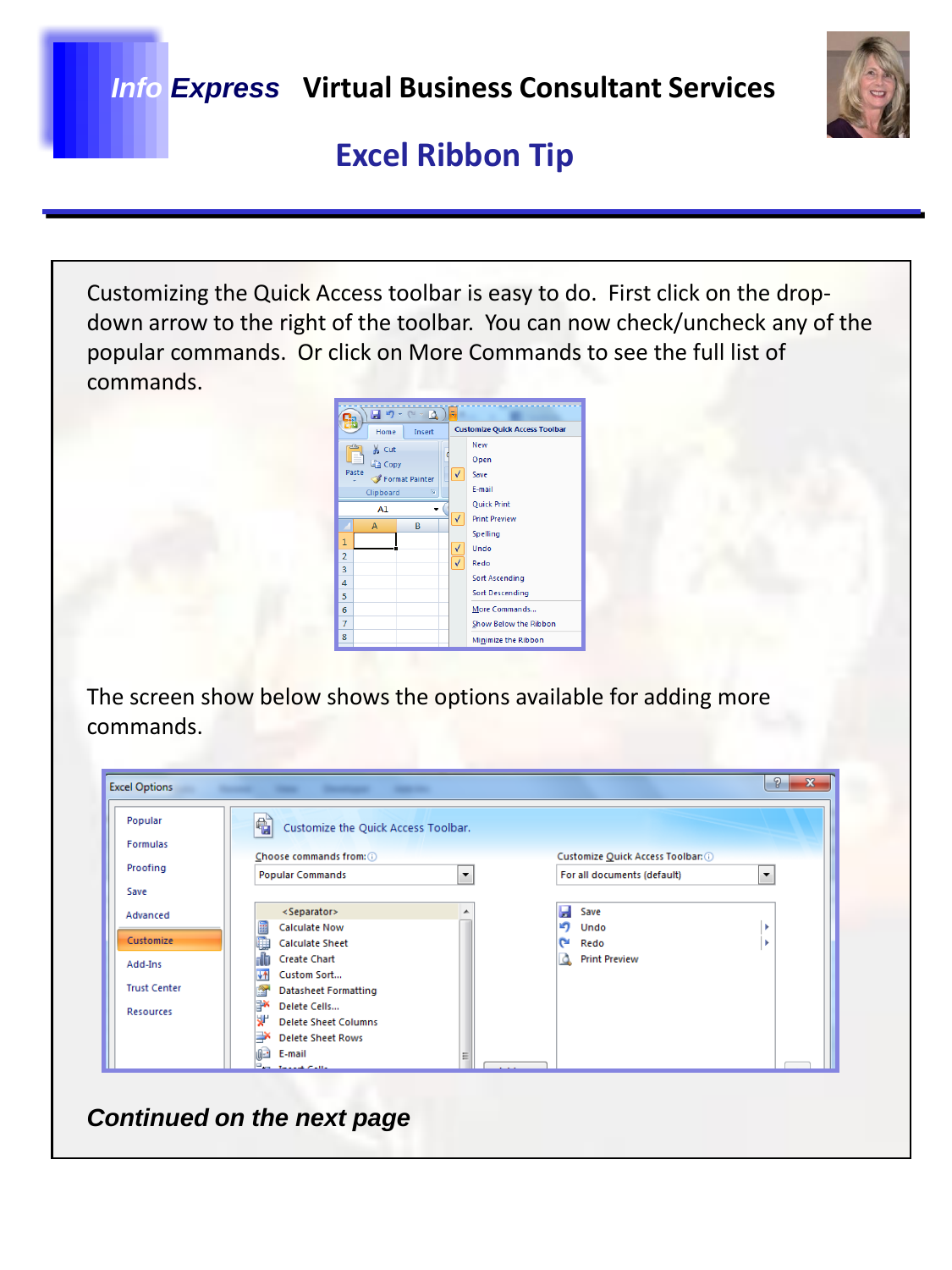

# **Excel Ribbon Tip**

Tabs organize related groups of actions/commands together. In the screen shot below, notice the Home tab. It is divided into Groups including Clipboard, Font and Alignment.



Command Buttons within a Group allow you to perform actions or open menus with further related actions. Each button, or icon, on the tabs provides one-click access to a command.

Some tabs, toolbars, and menus come into view as you work. They are known as contextual because they contains commands related to what you are working on. For example, in the screen shot below, a cell in a PivotTable was clicked. That caused PivotTable Tools tabs to be displayed.

| <b>in</b><br>Ы<br>$\mathbb{C}^{\leq d}$<br>$-8$<br>≂<br>$\mathcal{L}_{\mathcal{F}}$<br>Working with Lists for Maryanne [Compatibility Mode] - Microsoft Excel non-com<br>品 |                          |                  |                                      |               |                        |               |                             |           |                                 | <b>PivotTable Tools</b> |                |                  |
|----------------------------------------------------------------------------------------------------------------------------------------------------------------------------|--------------------------|------------------|--------------------------------------|---------------|------------------------|---------------|-----------------------------|-----------|---------------------------------|-------------------------|----------------|------------------|
| Home                                                                                                                                                                       | Insert                   | Page Layout      | <b>Formulas</b>                      | Data          | Review                 | View          |                             | Developer | Add-Ins                         | Options                 |                | Design           |
| <b>PivotTable Name:</b>                                                                                                                                                    | <b>Active Field:</b>     |                  | ● Expand Entire Field                | $\Rightarrow$ | <b>Group Selection</b> | $\frac{A}{Z}$ | $\frac{A}{Z}$ $\frac{Z}{A}$ | ಲಿ        | B,                              | $n-1$                   |                | <b>DE</b>        |
| PivotTable1                                                                                                                                                                | <b>Total Order</b>       |                  |                                      |               | ← Ungroup              |               |                             |           |                                 |                         |                | <b>Litrea</b>    |
| <b>The Options *</b>                                                                                                                                                       | <b>Pa</b> Field Settings |                  | <sup>빠</sup> 를 Collapse Entire Field |               | <b>Ez</b> Group Field  | $\frac{Z}{A}$ | Sort                        |           | Refresh Change Data<br>Source * | Clear                   | Select         | Move<br>PivotTal |
| PivotTable                                                                                                                                                                 |                          | Active Field     |                                      |               | Group                  |               | Sort                        |           | Data                            |                         | <b>Actions</b> |                  |
| $f_x$<br>3815.43<br>C7<br>▼                                                                                                                                                |                          |                  |                                      |               |                        |               |                             |           |                                 |                         |                |                  |
| A                                                                                                                                                                          |                          | B                | С                                    |               | D                      |               | Е                           |           | F                               | G                       |                | н                |
| Drop Page Fields Here                                                                                                                                                      |                          |                  |                                      |               |                        |               |                             |           |                                 |                         |                |                  |
| $\overline{2}$                                                                                                                                                             |                          |                  |                                      |               |                        |               |                             |           |                                 |                         |                |                  |
| 3<br><b>Total Order</b>                                                                                                                                                    |                          | Category         | ▼                                    |               |                        |               |                             |           |                                 |                         |                |                  |
| <b>Restaurant Location</b><br>4                                                                                                                                            | $\mathbf{r}$             | <b>Beverages</b> | Condiments                           |               | Grains/Cereals         |               | Meat/Poultry                |           | Produce                         | <b>Grand Total</b>      |                |                  |
| Ft. Lauderdale<br>5                                                                                                                                                        |                          | \$28,667.61      | \$5,219.66                           |               | \$1,405.22             |               | \$4,972.42                  |           | \$2,086.63                      | \$42,351.54             |                |                  |
| 6<br>Jacksonville                                                                                                                                                          |                          | \$4,963.62       |                                      | \$954.72      | \$1,729.30             |               | \$4,129.64                  |           | \$6,864.09                      | \$18,641.37             |                |                  |
| Miami                                                                                                                                                                      |                          | \$10,224.18      | \$3,815.43                           |               | \$285.11               |               | \$2,757.75                  |           | \$2,242.72                      | \$19,325.19             |                |                  |
| 8<br>Orlando                                                                                                                                                               |                          | \$2,807.20       |                                      | \$774.29      | \$2,844.38             |               | \$2,234.45                  |           | \$3,604.46                      | \$12,264.78             |                |                  |

*Continued on the next page*